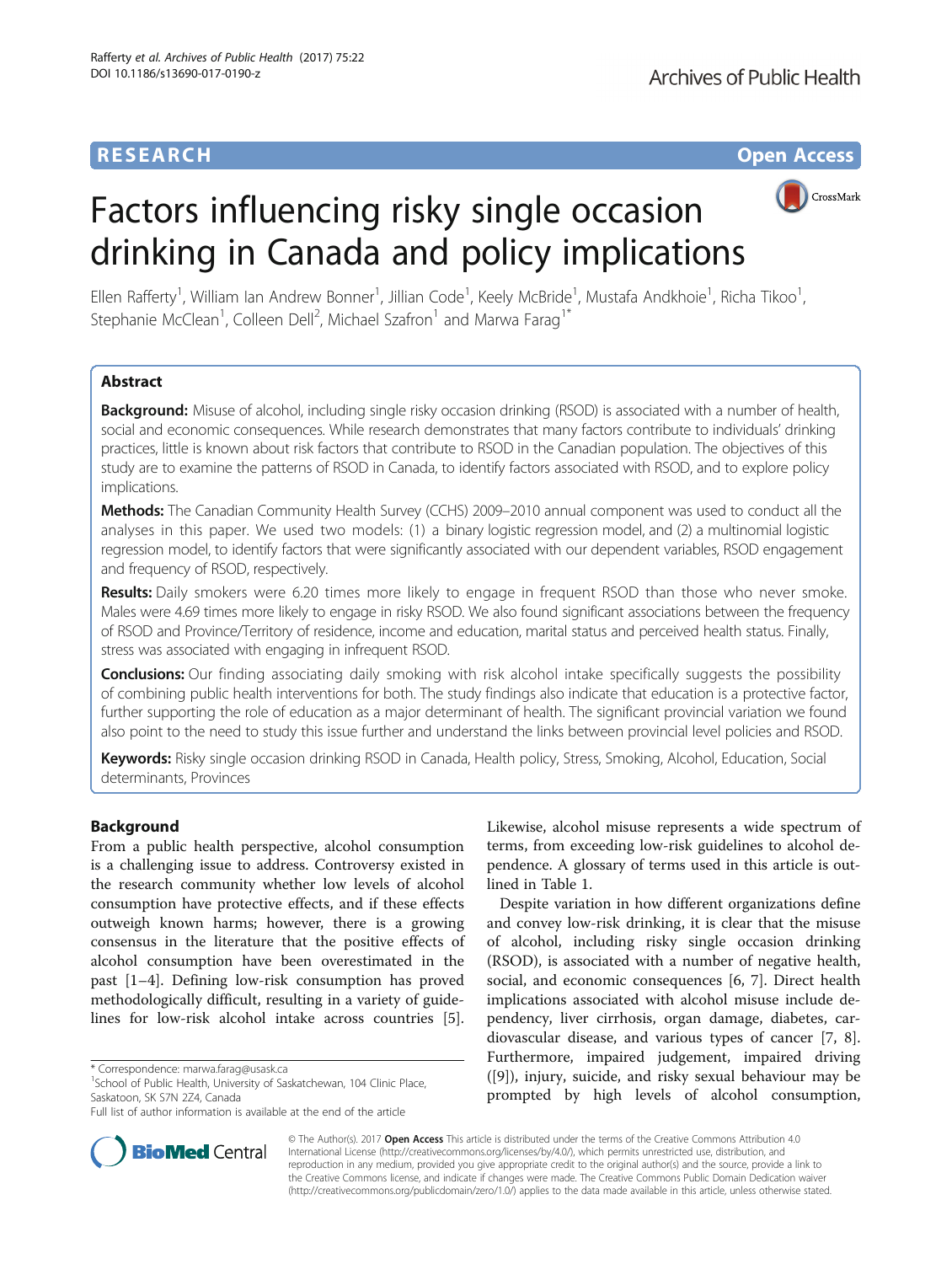#### <span id="page-1-0"></span>Table 1 Glossary of Terms Associated with Alcohol Consumption

| Alcohol abuse                            | Is a pattern of drinking that results in harm to one's health, interpersonal relationships, or ability to work [62].                                                                                                                                                                                                                                                             |
|------------------------------------------|----------------------------------------------------------------------------------------------------------------------------------------------------------------------------------------------------------------------------------------------------------------------------------------------------------------------------------------------------------------------------------|
| Alcohol dependency                       | Dependency on alcohol, also known as alcohol addiction and alcoholism, is a chronic disease. The signs and<br>symptoms for alcohol dependence include a strong craving for alcohol, continued use despite repeated<br>physical, psychological, or interpersonal problems and the inability to limit drinking [62].                                                               |
| Binge drinking                           | A pattern of alcohol consumption that brings the blood alcohol concentration level to 0.08% or more.<br>This pattern of drinking usually corresponds to 5 or more drinks on a single occasion for men or 4 or more<br>drinks on a single occasion for women, generally within about 2 h [26].                                                                                    |
| Excessive alcohol use                    | Excessive drinking, or excessive alcohol use includes binge drinking, heavy drinking, any alcohol use by people<br>under the minimum legal drinking age, and any alcohol use by pregnant women [63].                                                                                                                                                                             |
| Heavy drinking                           | For men heavy drinking is typically defined as consuming 15 drinks or more per week. For women, heavy<br>drinking is typically defined as consuming 8 drinks or more per week [63].                                                                                                                                                                                              |
| Heavy episodic drinking                  | Defined by the World Health Organization (WHO) as 60 or more grams of pure alcohol on at least one single<br>occasion at least monthly [15].                                                                                                                                                                                                                                     |
| Risky drinking                           | Women having more than 3 drinks or men having more than 4 drinks on any single occasion once per month<br>or more often [64].                                                                                                                                                                                                                                                    |
| Risky single occasion drinking<br>(RSOD) | Having X number of standard drinks or more (X+) on one occasion. This definition may vary across countries<br>by number of drinks as well as grams of alcohol per drink [65]. This article uses 5 or more drinks regardless of<br>sex to define RSOD, based on the CCHS classification, which is equivalent to consuming 70 g or more of pure<br>alcohol on one single occasion. |

suggesting there may be broader health and social repercussions [\[7, 10](#page-9-0)]. In Canada, the most recent comprehensive economic analysis of alcohol-related costs was conducted in 2006 using data from 2002, and estimated that a total of CAD 14.6 billion was spent that year on direct and indirect costs [[11, 12\]](#page-9-0). These costs are associated with healthcare, law enforcement, and productivity losses [\[7, 12\]](#page-9-0). Direct healthcare costs alone accounted for CAD 3.3 billion in spending in 2002 [\[7](#page-9-0), [12\]](#page-9-0). More recently in 2013, the costs of Fetal Alcohol Spectrum Disorder (FASD) in Canada alone totalled approximately CAD 1.8 billion dollars [[13\]](#page-9-0) In contrast, the societal and healthcare costs of excessive alcohol use in the United States have been estimated at USD 223.5 billion and 24.5 billion, respectively [[14\]](#page-9-0). Worldwide, alcohol abuse accounted for approximately 3.3 million deaths and 139 million disability-adjusted life years (DALYS) due to injury and morbidity [[15\]](#page-9-0). Inhabitants of the North American region drank 8.4 l of pure alcohol per capita in 2010, 35% higher than the world average (6.2L) and second only to the European region (10.9 L). Among current alcohol drinkers in the Americas, the prevalence of heavy episodic drinking is 22%, again second only to Europe (22.9%). In the United States, the prevalence of monthly binge drinking defined in the article as 5+ drinks for men, 4+ for women in one occasion is approximately 17% [\[16](#page-9-0)].

A substantial proportion of these alcohol-related harms are associated with populations who exceeded low-risk alcohol guidelines, which is determined by quantity and/or frequency of alcohol use [\[7](#page-9-0), [14, 17\]](#page-9-0). As the frequency of RSOD increases, the likelihood of negative health and social consequences increases [\[7](#page-9-0), [17\]](#page-9-0). In addition, there is some evidence from the United States which indicates that moderate drinkers contributed to the majority of RSOD episodes ([[18\]](#page-9-0)).

Research shows that a number of economic, cultural, and historical factors contribute to individuals' drinking practices [[1,](#page-8-0) [19\]](#page-9-0). Data from the National Epidemiologic Survey on Alcohol and Related Conditions (NESARC) and the National Survey on Drug Use and Health (NSDUH) demonstrated associations between early initiation of drinking (before the age of 21), age of 20–29 years, enrollment in college, being male and an increased engagement in RSOD, [\[1](#page-8-0), [20\]](#page-9-0). However, it appears the gender gap is decreasing among younger cohorts [\[8\]](#page-9-0). In general, the factors that impact alcohol consumption have not been well explored within a Canadian context. Of particular interest may be how location of residence influences alcohol consumption in Canada, as provincial and territorial (P/T) jurisdiction over alcohol policy has created a patchwork of liquor regulations throughout the country [\[19](#page-9-0), [21](#page-9-0)]. Studying provincial variations in alcohol consumption may provide insight into the impact of public policy, along with other cultural and socio-political differences, on RSOD. Furthermore, a deeper understanding of the risk factors that contribute to RSOD with respect to P/T may help guide relevant and informed alcohol related policies for each P/T.

Although experts agree that alcohol consumption can lead to negative health, social and economic consequences, defining low-risk intake has proved challenging for researchers and organizations [\[5](#page-9-0), [12](#page-9-0), [22\]](#page-9-0). Both volume and patterns of alcohol use can lead to separate risks, and studies have varied in their assessment of risk, with some focused on dose–response curves, while others focused on alcohol-attributable fractions [\[5](#page-9-0)]. Grams of pure alcohol per standard drink varies widely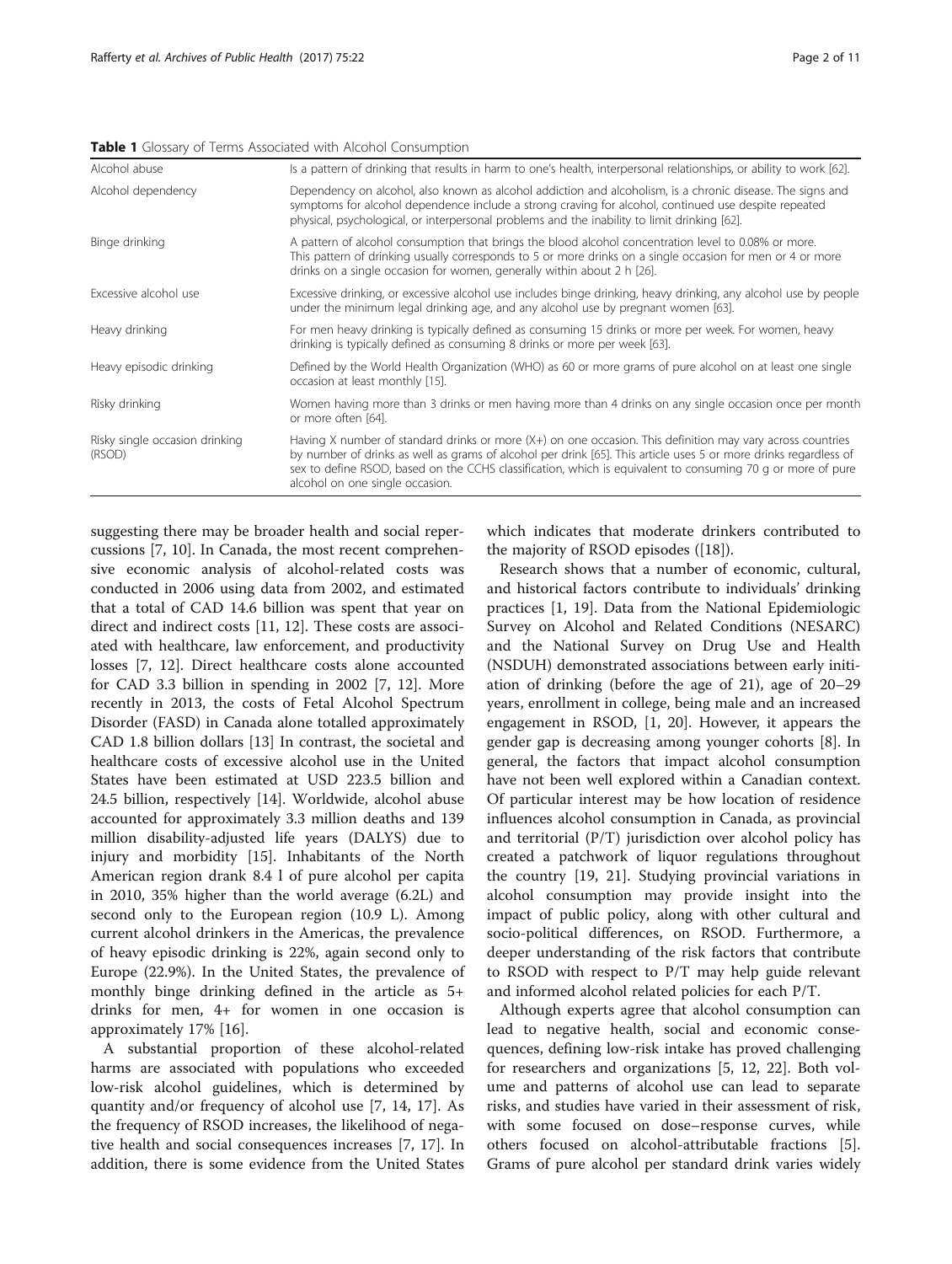worldwide and portion sizes served often differ from the standard drink [\[5\]](#page-9-0). These debates added to the complexity for P/T governments and non-profit organisations to determine Canada's Low Risk Alcohol Drinking Guidelines and communicate them to the public. In 2011, the National Alcohol Strategy Working Group (NASWG) recommended that, based on the available evidence, no more than two drinks should be consumed on most days for women (28 g of ethanol) and no more than three a day for men (42 g of ethanol) [[23](#page-9-0)–[25\]](#page-9-0). Similarly, the guidelines recommend that over the duration of a week, women should consume less than 10 drinks and men less than 15 (140 and 210 g of pure alcohol, respectively) [\[23\]](#page-9-0). The CCSA defines risky drinking as "women having more than 3 drinks or for men more than 4 drinks on any single occasion once per month or more often" [[23](#page-9-0)]. In contrast, the Canadian guidelines surrounding the definition of low-risk drinking are stricter compared to guidelines in the United States. For women, the National Institute on Abuse and Alcoholism (NIAA) [[26](#page-9-0)] decrees that low-risk drinking consists of no more than 3 drinks per day and 7 per week (42 and 98 g of pure alcohol, respectively), whereas for men the guideline is 4 and 14 respectively (56 and 196 g of pure alcohol, respectively) [[26](#page-9-0)]. European guidelines vary widely by country, and in response to this, recent practice principles from the Joint Action Reducing Alcohol Related Harm (RARHA) in Europe and the Center for Addiction and Mental Health (CAMH) have attempted to identify a standard definition of risk. They indicate that a level of alcohol intake of 10 g or less per day would result in an alcohol attributed death rate of below 1 in 100, and provide this as a suggested maximum for low risk drinking [[27](#page-9-0), [28\]](#page-9-0). This would equate with less than one standard drink per day in Canada, where one standard drink contains approximately 14 g of pure alcohol [\[24, 25](#page-9-0)].

The overall purpose of this study is to explore the pastyear prevalence of RSOD in Canada and the factors associated with any RSOD and frequency of RSOD in Canada. Understanding the underlying factors contributing to RSOD in Canada will help guide the development of more effective policy interventions to curtail high-risk consumption. The two research questions developed were:

- 1) What factors determine the likelihood of individuals engaging in any RSOD over the past 12 months?
- 2) What factors determine the likelihood of engaging in frequent RSOD?

We defined infrequent RSOD as (past-year occurrence of drinking 5+ drinks (70+ grams alcohol) once a month or less) and frequent RSOD as (past-year occurrence of drinking 5+ drinks (70+ grams alcohol) more than once a month).

# **Methods**

The Canadian Community Health Survey (CCHS) 2009–2010 annual component was used to conduct all the analyses in this paper ([\[29](#page-9-0)]). The sample size of this survey was 124,188. The response rate for the outcome variable of interest "How often in the past 12 months have you had 5 or more drinks on one occasion?" was 74.3%. Since logistic regression modeling uses listwise exclusion of missing values, the sample size of the regression models and descriptive statistics was 68,440. The sample was weighted using the survey weights provided by CCHS as instructed by Statistics Canada [\[30](#page-9-0)]. Descriptive statistics were conducted in SPSS Version 22.0 and regression modeling conducted using SAS 9.4 software. The alpha was set at 0.05.

### Dependent variables

The CCHS captured individual's alcohol consumption through the original question "How often in the past 12 months have you had 5 or more drinks on one occasion?" R (18) [[29\]](#page-9-0). As this is the only measure for alcohol consumption in the CCHS, we drew on the work of Thomas [\[19\]](#page-9-0) and defined occasional any RSOD conservatively as having 5 or more drinks on one occasion in the past 12 months, infrequent RSOD as having 5 or more drinks on one occasion once or less than once a month and frequent RSOD as having 5 or more drinks on one occasion more than once a month [[19](#page-9-0)]. In Canada, one standard drink contains approximately 14 g of pure alcohol, therefore RSOD in this case would be defined as having 70 g of alcohol in one sitting [[24, 25](#page-9-0)]. Based on these definitions, we created two dependent variables:

- (1)RSOD which has two categories (binary outcome variable). 'Yes' if individual engaged in any RSOD in the past 12 months and 'no' if the individual did not engage in RSOD in the past 12 months.
- (2)Frequency of RSOD (multinomial outcome variable) which has three categories:
	- i. No RSOD in the past 12 months
	- ii. Infrequent RSOD: Over the past year, engaging in RSOD once a month or less
	- iii. Frequent RSOD: Over the past year, engaging in RSOD more often than once a month

# Independent variables

Based on the relevant literature, we were able to identify independent variables likely associated with risky drinking, including age, sex, marital status, education status, income, employment, smoking status, self-perceived health, and self-perceived life stress [[7, 31](#page-9-0), [32\]](#page-9-0). As Thomas [[19](#page-9-0)] identified, there is substantial provincial variation in alcohol consumption across Canada, and so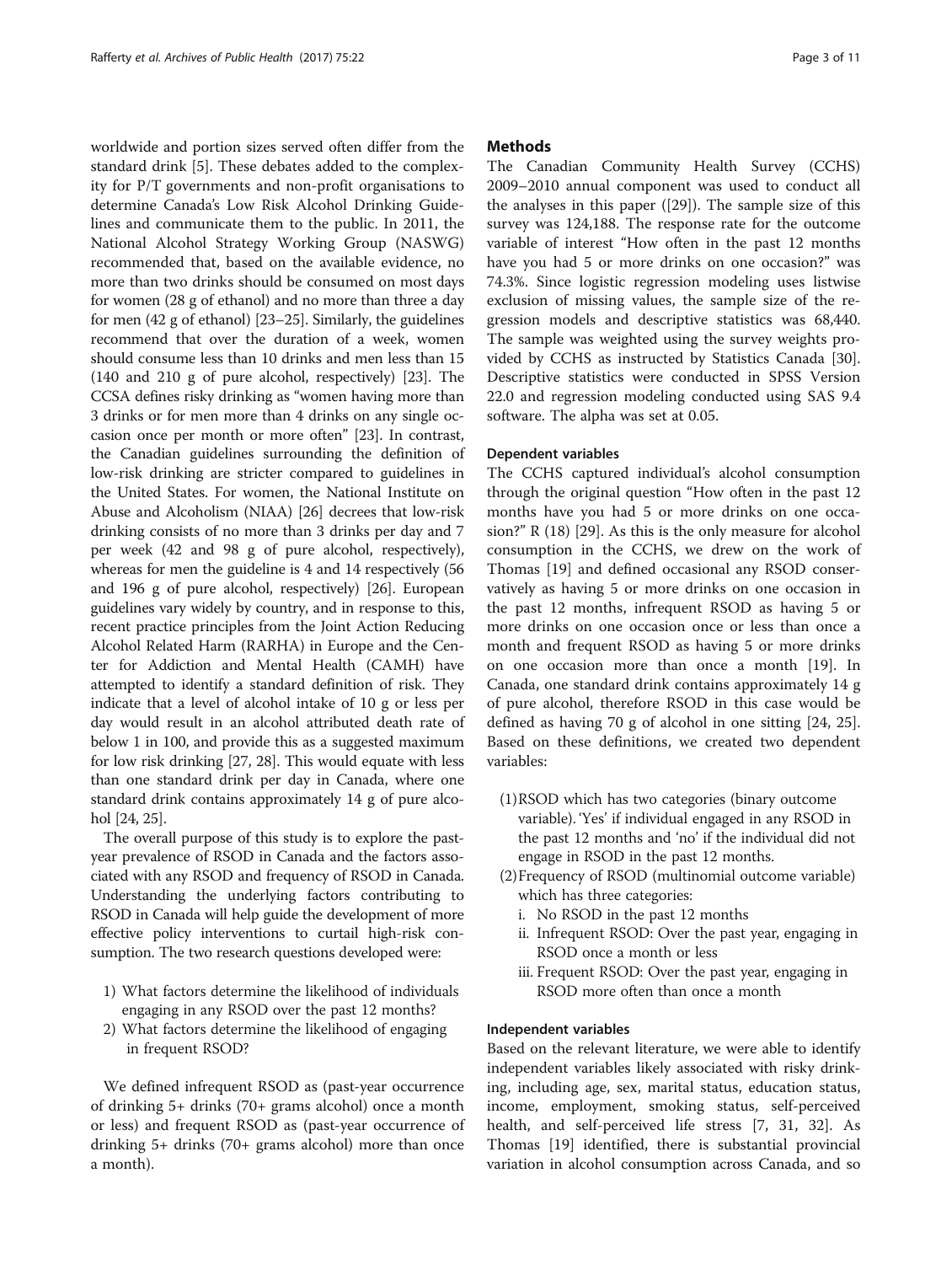we included the P/T variable as a geographic marker, as well as an indication of alcohol price and other regulatory policies. This comparison is possible as price (e.g., taxation) and regulation of alcohol differ by P/T. The P/ T variable also stands to represent other historical, socio-political and cultural factors that may be present within jurisdictions. Age groups were categorized based on Thomas et al. [[19](#page-9-0)]. Employment status was grouped as "employed last week" and "unemployed last week" to see the effect of employment status on RSOD, and was categorized based on the CCHS question, "Are you an employee or self-employed?" Total household income was captured and analyzed in increments of CAD 20,000 from <20,000 to 80,000 or greater. Education status was dichotomized to examine the significance of postsecondary education on RSOD. The highest level of education that is available from the CCHS survey data is post-secondary so we could not break it down further. Self-perceived life stress was assessed with the question "thinking about the amount of stress in your life, would you say that most days are: (not at all stressful, not very stressful, a bit stressful, quite a bit stressful, or extremely stressful)" and both responses quite stressful and extremely stressful were combined to increase the power of the model. Please refer to Table [2](#page-4-0) for a full description of the frequencies associated with each dependent and independent variables.

# Analysis

We built two models: (1) a binary logistic regression model, and (2) a multinomial logistic regression model, to identify factors that were significantly associated with our dependent variables, any RSOD in the past 12months and frequency of RSOD in the past 12 months, respectively. We set the reference categories based on the group least likely to engage in RSOD according to the literature. We checked for absence of multicollinearity between the independent variables using Variance Inflation Factor (VIF) and found no issue (VIF less than 1.5). Backwards elimination method was used for modeling and all the variables were statistically significant.

# Results

# Descriptive statistics

After removing the cases with missing values for the dependent and independent variables from our sample, the sample size for both Model 1 and Model 2 was 68,440, equivalent to a complete response rate of 55.1% from the original survey sample size of 124,188. The estimated past-year prevalence of RSOD in the Canadian population is 51.6%. Further breakdown shows that 48.4, 36.0, and 15.6% of Canadians engage in no RSOD, infrequent RSOD and frequent RSOD, respectively. Therefore, among those who engage in RSOD, 70% do so infrequently while 30% do so frequently. For a full description of the frequencies associated with each dependent and independent variables, please refer to Table [2](#page-4-0).

# Binary logistic regression (Model 1)

Please refer to Table [3](#page-5-0) for a complete list of odds ratios and confidence intervals for each independent variable. After controlling for the other nine independent variables, we found that holding everything else constant, as an individual's income level increased, the estimated odds for engaging in RSOD in the past year increased. In fact, the odds of the highest income group to indulge in RSOD were 1.77 times the odds of those in the lowest income group. The odds of males to engage in RSOD were 2.61 times the odds of females. Being married was significantly protective from engaging in RSOD, with the odds of RSOD being 1.77 times more in the single/never married category than in the married category. As individuals' self-perceived health improved, and with an increase in smoking, an individual's likelihood of engaging in RSOD also increased. Those who smoked daily had 3.63 times the odds of engaging in RSOD, than those who never smoked. The odds of RSOD among those who were employed last week were 1.32 times the odds of those who were unemployed last week. Individuals with less than post-secondary education had 1.09 times higher odds than individuals with postsecondary education. Finally, individuals in the adolescent (12–17) and young adult (18–24) age groups had much greater odds of engaging in RSOD than those aged 60 years or older.

There was provincial variation in the RSOD of residents from different Canadian P/T. New Brunswick (NB), Nova Scotia (NS), Prince Edward Island (PEI), Newfoundland and Labrador (NFLD) and Yukon/North West Territories/Nunavut (YTN) had 1.64, 1.71, 1.80, 2.36 and 1.65 times the odds of engaging in RSOD than residents from Ontario, respectively. Therefore, individuals from the Maritime Provinces and Canadian northern territories had the highest of odds of engaging in RSOD compared to Ontario residents.

### Multinomial logistic regression (Model 2)

The multinomial logistic regression model (Model 2) shows the difference in the likelihood of those engaging in infrequent and frequent RSOD compared to those who ever engaged in any RSOD in the past 12 months. Many of the findings in Model 2 are consistent with Model 1. Similar to model 1, Individuals from Maritime provinces and northern territories consistently had higher odds of engaging in infrequent and frequent RSOD in the past year than residents of Ontario. One notable difference is that residents from Alberta, Quebec and Saskatchewan were found to be statistically no different than residents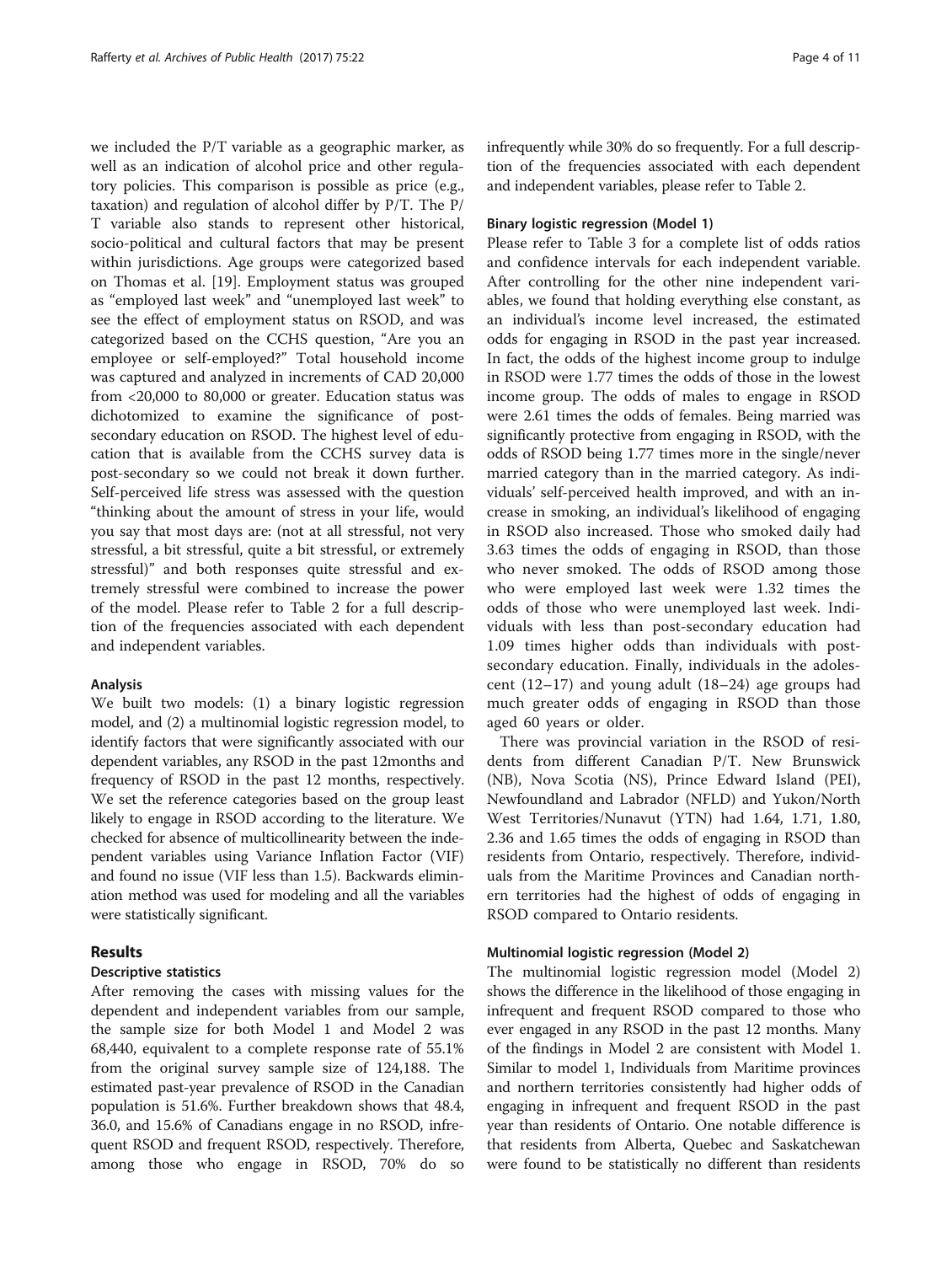<span id="page-4-0"></span>Table 2 Distribution of the Canadian population according to independent and dependent variables, based on the CCHS cycle  $2009/2010$  ( $n = 68,440$ )

| Variables                              | Freq (%) |
|----------------------------------------|----------|
| Past 12 month RSOD                     |          |
| None                                   | 48.4     |
| Any                                    | 51.6     |
| Past 12 month RSOD frequency           |          |
| Never                                  | 48.3     |
| Infrequent                             | 36.0     |
| Frequent                               | 15.6     |
| Province                               |          |
| Alberta                                | 10.5     |
| <b>British Columbia</b>                | 12.8     |
| Manitoba                               | 3.5      |
| New Brunswick                          | 2.3      |
| Newfoundland & Labrador                | 1.7      |
| Nova Scotia                            | 2.9      |
| Ontario                                | 37.1     |
| PEI                                    | 0.4      |
| Ouebec                                 | 25.8     |
| Saskatchewan                           | 2.8      |
| Yukon, Northwest Territories & Nunavut | 0.3      |
| AGE                                    |          |
| 12 to 17 years                         | 2.9      |
| 18 to 24 years                         | 10.7     |
| 25 to 39 years                         | 28.1     |
| 40 to 59 years                         | 42.3     |
| 60 years or older                      | 16.0     |
| Sex                                    |          |
| Male                                   | 52.2     |
| Female                                 | 47.8     |
| Marital status                         |          |
| Single or never married                | 24.0     |
| Common-law                             | 13.7     |
| Widowed, separated or divorced         | 10.3     |
| Married                                | 51.9     |
| Type of smoker                         |          |
| Daily                                  | 17.9     |
| Always occasionally or occasionally    | 5.8      |
| Former                                 | 42.2     |
| Never smoked                           | 34.1     |
| Total household income (CAD)           |          |
| No or < \$20,000                       | 6.5      |
| \$20,000-\$39,999                      | 14.3     |
| \$40,000-\$59,999                      | 16.6     |
|                                        |          |

Table 2 Distribution of the Canadian population according to independent and dependent variables, based on the CCHS cycle 2009/2010 (n = 68,440) (Continued)

| \$60,000-\$79,999        | 17.3 |
|--------------------------|------|
| \$80,000 or more         | 45.3 |
| Perceived life stress    |      |
| Not stressed             | 9.6  |
| Not very stressed        | 21.1 |
| <b>Bit stressed</b>      | 43.6 |
| Quite/Extremely stressed | 25.3 |
| Employment status        |      |
| Unemployed last week     | 25.8 |
| Employed last week       | 74.2 |
| Fducation                |      |
| Post-secondary           | 85.9 |
| Less than post-secondary | 14.1 |
| Self-perceived health    |      |
| <b>Fxcellent</b>         | 24.3 |
| Very good                | 39.9 |
| Good                     | 27.3 |
| Fair or poor             | 8.5  |

from Ontario when it comes to frequent RSOD, however residents in the above listed provinces are 1.18, 1.20, and 1.25 times more likely, respectively, to engage in infrequent RSOD than the residents of Ontario.

In terms of age, both Model 1 and Model 2 consistently show differences in the behavior of RSOD based on age group. For example, young adults aged 18 to 24 are 8 times and 10 times more likely to engage in infrequent and frequent RSOD than adults 60 years of age and older, respectively. Males dominantly engage in both infrequent and frequent RSOD compared to females. Consistent with the findings of model 1, being married is a protective factor against both frequent and infrequent RSOD. In addition, current and past smoking had a strong effect in engaging RSOD. For example, daily, occasional and former smokers are 6.85, 6.5, and 3.2 times more likely to engage in frequent RSOD than those who never smoke, respectively.

Perceived life stress is an interesting variable as it is associated with infrequent RSOD but not frequent RSOD. For example, people who perceive their life as quite or extremely stressful are 1.22 times more likely to engage in infrequent RSOD than those who perceive their life as not stressful at all; however, there is no difference between those who perceive their circumstances as quite stressful or extremely stressful versus non stressful when it comes to frequent RSOD. Therefore, stress is associated with infrequent RSOD but not frequent RSOD. In terms of income, Model 1 and Model 2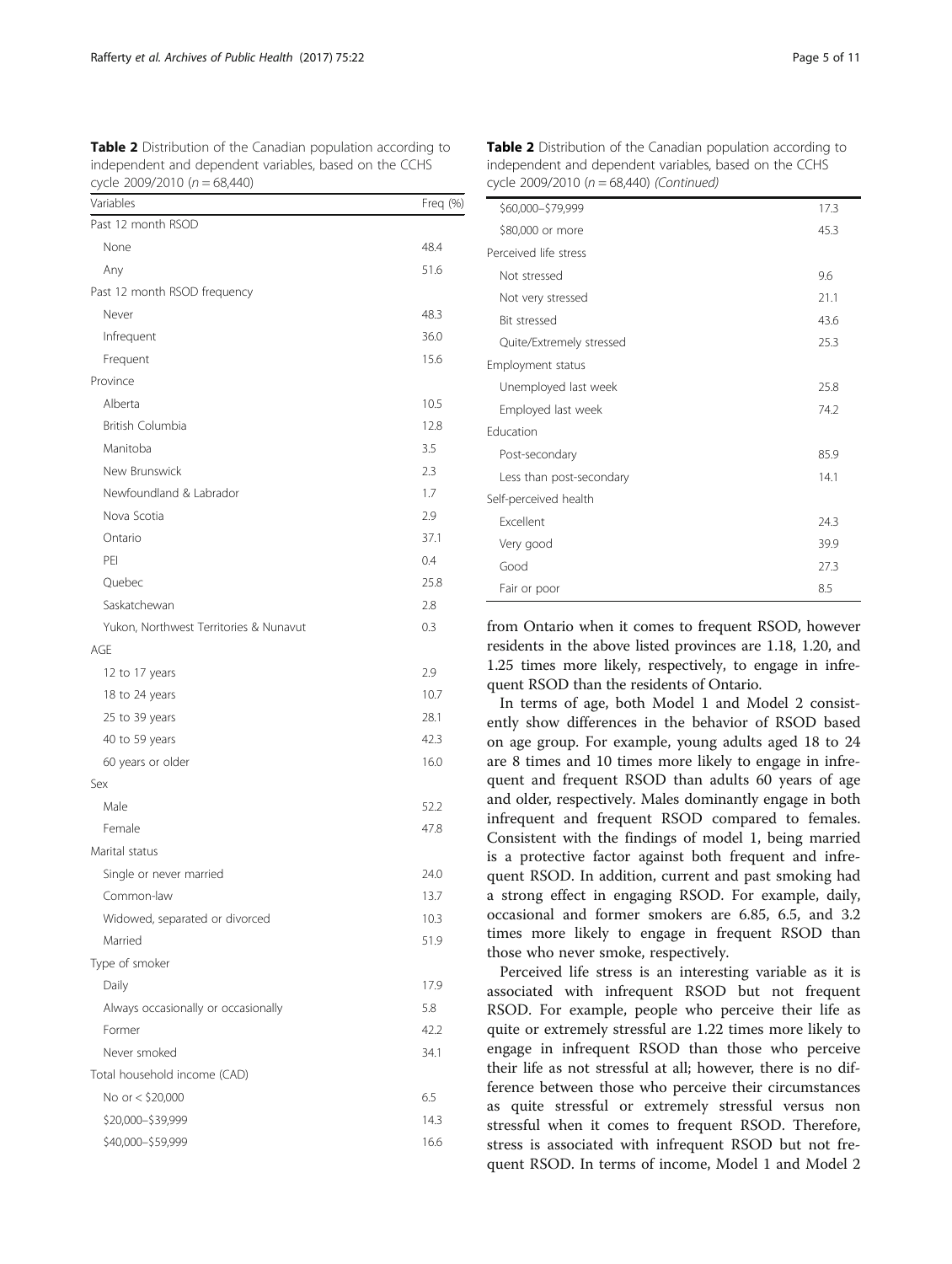<span id="page-5-0"></span>Table 3 Odds ratios of variables associated with past-year RSOD (model 1) and odds ratios of variables associated with frequency of past-year RSOD (model 2) in Canada, based on the CCHS cycle 2009/2010  $\overline{\phantom{a}}$ 

| Model 1: logistic regression                          |         |           |      |                            | Model 2: multinomial regression model |                          |            |                                   |      |  |
|-------------------------------------------------------|---------|-----------|------|----------------------------|---------------------------------------|--------------------------|------------|-----------------------------------|------|--|
| RSOD vs No RSOD                                       |         |           |      | Infrequent RSOD vs No RSOD |                                       | Frequent RSOD vs no RSOD |            |                                   |      |  |
| Variables                                             | OR      | $\subset$ |      | <b>RRR</b>                 | $\subset$                             |                          | <b>RRR</b> | $\mathop{\text{\rm Cl}}\nolimits$ |      |  |
| Province (Reference = Ontario)                        |         |           |      |                            |                                       |                          |            |                                   |      |  |
| Alberta                                               | $1.16*$ | 1.04      | 1.29 | $1.18*$                    | 1.05                                  | 1.32                     | 1.08       | 0.92                              | 1.26 |  |
| British Columbia                                      | 1.03    | 0.93      | 1.14 | 1.05                       | 0.94                                  | 1.17                     | 0.96       | 0.83                              | 1.11 |  |
| Manitoba                                              | $1.29*$ | 1.11      | 1.49 | $1.27*$                    | 1.09                                  | 1.48                     | $1.39*$    | 1.13                              | 1.72 |  |
| New Brunswick                                         | $1.63*$ | 1.43      | 1.86 | $1.59*$                    | 1.38                                  | 1.84                     | $1.79*$    | 1.49                              | 2.14 |  |
| Newfoundland & Labrador                               | $2.39*$ | 2.05      | 2.79 | $2.14*$                    | 1.82                                  | 2.53                     | $3.05*$    | 2.48                              | 3.75 |  |
| Nova Scotia                                           | $1.71*$ | 1.49      | 1.97 | $1.68*$                    | 1.45                                  | 1.95                     | $1.79*$    | 1.47                              | 2.18 |  |
| PEI                                                   | $1.81*$ | 1.49      | 2.20 | $1.86*$                    | 1.51                                  | 2.28                     | $1.65*$    | 1.23                              | 2.20 |  |
| Quebec                                                | $1.14*$ | 1.05      | 1.25 | $1.20*$                    | 1.09                                  | 1.31                     | 0.95       | 0.85                              | 1.08 |  |
| Saskatchewan                                          | $1.25*$ | 1.10      | 1.42 | $1.25*$                    | 1.10                                  | 1.43                     | 1.20       | 0.99                              | 1.46 |  |
| Yukon, Northwest Territories & Nunavut                | $1.65*$ | 1.41      | 1.94 | $1.50*$                    | 1.27                                  | 1.77                     | $2.03*$    | 1.63                              | 2.53 |  |
| Age (Reference $= 60$ years or older)                 |         |           |      |                            |                                       |                          |            |                                   |      |  |
| 12 to 17 years                                        | $3.25*$ | 2.74      | 3.85 | $3.42*$                    | 2.87                                  | 4.08                     | $2.58*$    | 2.14                              | 3.56 |  |
| 18 to 24 years                                        | $8.09*$ | 6.99      | 9.35 | $7.79*$                    | 6.70                                  | 9.05                     | $9.62*$    | 7.78                              | 11.9 |  |
| 25 to 39 years                                        | $4.27*$ | 3.87      | 4.71 | $4.25*$                    | 3.84                                  | 4.70                     | $4.25*$    | 3.57                              | 5.06 |  |
| 40 to 59 years                                        | $2.03*$ | 1.86      | 2.22 | $2.02*$                    | 1.84                                  | 2.22                     | $2.16*$    | 1.84                              | 2.54 |  |
| Sex (Reference = Female)                              |         |           |      |                            |                                       |                          |            |                                   |      |  |
| Male                                                  | $2.60*$ | 2.44      | 2.77 | $2.32*$                    | 2.17                                  | 2.47                     | $4.69*$    | 4.23                              | 5.21 |  |
| Marital status (Reference = Married)                  |         |           |      |                            |                                       |                          |            |                                   |      |  |
| Single or never married                               | $1.71*$ | 1.54      | 1.89 | $1.64*$                    | 1.47                                  | 1.82                     | $2.12*$    | 1.80                              | 2.48 |  |
| Common-law                                            | $1.51*$ | 1.35      | 1.68 | $1.44*$                    | 1.28                                  | 1.61                     | $1.93*$    | 1.60                              | 2.33 |  |
| Widowed, separated or divorced                        | $1.75*$ | 1.60      | 1.91 | $1.59*$                    | 1.45                                  | 1.75                     | $2.68*$    | 2.35                              | 3.07 |  |
| Type of smoker (Reference = Never smoked)             |         |           |      |                            |                                       |                          |            |                                   |      |  |
| Daily                                                 | $3.56*$ | 3.22      | 3.93 | $3.16*$                    | 2.85                                  | 3.50                     | $6.20*$    | 5.29                              | 7.26 |  |
| Always occasionally or occasionally                   | $3.41*$ | 2.93      | 3.96 | $2.96*$                    | 2.54                                  | 3.46                     | $6.35*$    | 5.16                              | 7.82 |  |
| Former                                                | $2.29*$ | 2.12      | 2.46 | $2.18*$                    | 2.02                                  | 2.35                     | $3.01*$    | 2.63                              | 3.46 |  |
| Income (Reference = $No$ or < \$20,000)               |         |           |      |                            |                                       |                          |            |                                   |      |  |
| \$20,000-\$39,999                                     | 1.04    | 0.90      | 1.21 | 1.09                       | 0.93                                  | 1.28                     | 0.96       | 0.79                              | 1.25 |  |
| \$40,000-\$59,999                                     | 1.13    | 0.97      | 1.32 | 1.15                       | 0.98                                  | 1.35                     | 1.10       | 0.90                              | 1.36 |  |
| \$60,000-\$79,999                                     | $1.38*$ | 1.17      | 1.62 | $1.44*$                    | 1.21                                  | 1.71                     | $1.28*$    | 1.03                              | 1.59 |  |
| \$80,000 or more                                      | $1.74*$ | 1.49      | 2.03 | $1.79*$                    | 1.52                                  | 2.11                     | $1.75*$    | 1.42                              | 2.16 |  |
| Self-perceived life stress (Reference = Not stressed) |         |           |      |                            |                                       |                          |            |                                   |      |  |
| Not very stressed                                     | 1.11    | 0.99      | 1.24 | $1.14*$                    | 1.01                                  | 1.28                     | 0.99       | 0.85                              | 1.16 |  |
| Bit stressed                                          | 1.07    | 0.96      | 1.20 | $1.11*$                    | 1.01                                  | 1.25                     | 0.90       | 0.77                              | 1.04 |  |
| Quite stressed                                        | $1.14*$ | 1.01      | 1.29 | $1.16*$                    | 1.02                                  | 1.31                     | 1.03       | 0.87                              | 1.21 |  |
| Employment (Reference = Unemployed)                   |         |           |      |                            |                                       |                          |            |                                   |      |  |
| Employed                                              | $1.30*$ | 1.20      | 1.41 | $1.31*$                    | 1.20                                  | 1.42                     | $1.30*$    | 1.14                              | 1.49 |  |
| Education (Reference = Post-secondary)                |         |           |      |                            |                                       |                          |            |                                   |      |  |
| Less than post-secondary                              | 1.08    | 0.99      | 1.18 | 1.08                       | 0.98                                  | 1.18                     | $1.15*$    | 1.03                              | 1.28 |  |
|                                                       |         |           |      |                            |                                       |                          |            |                                   |      |  |

Self-perceived health (Reference = Fair or poor)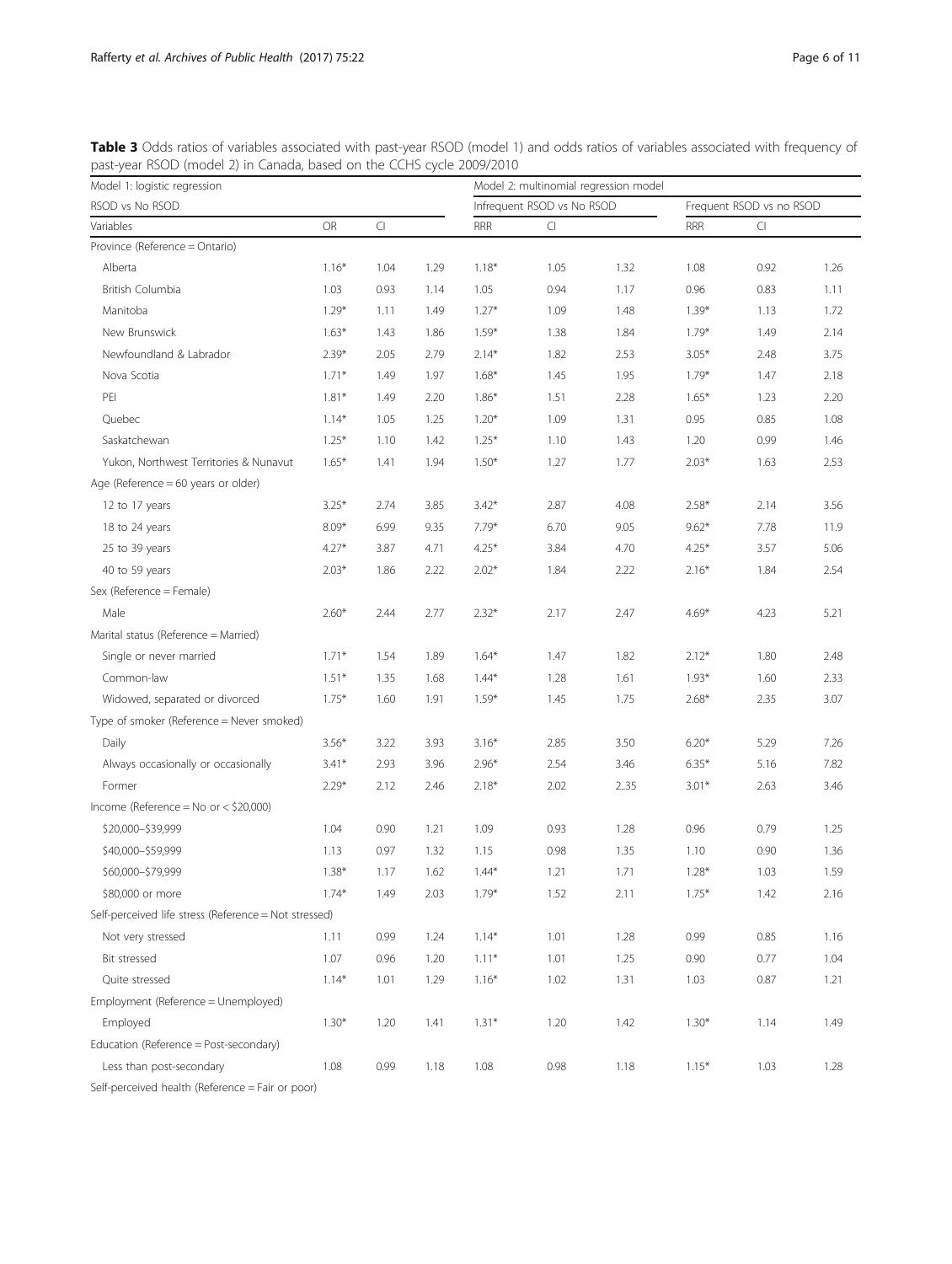| past-year RSOD (model 2) in Canada, based on the CCHS cycle 2009/2010 (Continued) |         |  |                    |  |     |      |       |      |      |
|-----------------------------------------------------------------------------------|---------|--|--------------------|--|-----|------|-------|------|------|
| Excellent                                                                         | $1.35*$ |  | $18$ 154 136*      |  | 119 | 156. | . 30* | 1 04 | 1.63 |
| Very good                                                                         | $1.34*$ |  | $119$ $151$ $137*$ |  | 21  | -56  |       | 0.98 | .48  |

Good 1.18\* 1.05 1.33 1.21\* 1.06 1.37 1.09 0.89 1.34

Table 3 Odds ratios of variables associated with past-year RSOD (model 1) and odds ratios of variables associated with frequency of past-year RSOD (model 2) in Canada, based on the CCHS cycle 2009/2010 (Continued)

\* denotes statistical significance at 0.05

demonstrated similar directions of association wherein the two highest income groups are more likely to engage in RSOD than lowest income group holding everything else constant.

In terms of employment status, those who were employed in last week are 1.31 and 1.30 times more likely to engage in infrequent and frequent RSOD than those who were unemployed last week, respectively. Education is a protective factor for frequent RSOD but has no effect on infrequent RSOD. Excellent perceived health increase the likelihood of engaging in both infrequent and frequent RSOD. For example, those who identify as being in excellent health are 1.36 and 1.30 times more likely to engage in infrequent and frequent RSOD than those who identify as being in poor health, respectively.

# **Discussion**

This study is the first nation-wide study of factors, which are associated with the likelihood of individuals engaging in RSOD and frequency of engaging in RSOD in Canada. Multiple factors associated with RSOD identified in our models were consistent with the existing literature. Individuals who are male, unmarried or common-law, within the 18–24 year age range, and smoke were found to be more likely to engage in RSOD [[1,](#page-8-0) [19, 31](#page-9-0), [33](#page-9-0)] Other significant findings with regards to engaging in RSOD in the past year included: living in any province other than Ontario or British Columbia, being under 60 years of age, being widowed/separated/divorced, having a high income, reporting being stressed, being employed, and having a higher perceived health status. With regards to frequent RSOD, our findings were similar with notable differences identified for the P/T variable and the perceived life stress variable.

Socioeconomic status (SES), as a composite measure of an individual's income, occupation, educational attainment, and social position in relation to others, has been generally linked to the risk of alcohol misuse including RSOD particularly among persons in the lowest SES strata [\[33](#page-9-0)–[35\]](#page-9-0). Breaking down this measure into its principal components: income, occupation, and educational attainment, we find conflicting results between all three variables across both statistical models.

Our findings relating to educational attainment are consistent with the literature in which individuals with higher educational attainment drink less at an occasion

than those with lower levels of educational attainment [[34, 35\]](#page-9-0). An alternative hypothesis for this relationship, aside from SES, is higher educational attainment has been linked to an increased uptake of healthy behaviors including reduced smoking, increased physical exercise, and more moderate alcohol consumption [[36](#page-9-0), [37](#page-9-0)]. This further supports the role of education as a major determinant of health.

Individuals in the highest income brackets surprisingly had much higher odds of engaging in any RSOD, including both infrequent and frequent RSOD, compared to those in the lowest income bracket controlling for all other factors including education. This finding differs from the literature, as studies examining RSOD indicate that individuals with lower incomes and SES engage in drinking that exceeds low risk guidelines more often than their counterparts with higher incomes [\[33, 35\]](#page-9-0). The centers for disease control and prevention [\[38\]](#page-9-0) surveillance of binge drinking (defined equivalently with RSOD in our study as 5+ drinks on a single occasion) has demonstrated that the prevalence of RSOD is highest among those with a high household income, however the intensity and frequency of RSOD is highest among those with the lowest household income [[38](#page-9-0)]. Studies have also found that individuals with higher incomes tend to drink more often, however whether these individuals reach the threshold of RSOD is up for debate [[34](#page-9-0)]. In addition, research on the relationship between alcohol use and wage earnings has demonstrated that individuals who drink earn higher wages than non-drinkers [[39](#page-9-0)] however individuals who drink excessively earn less, suggesting an inverse u-shape relationship between alcohol use and wage earnings and income [\[40\]](#page-9-0).

Currently there is limited Canadian literature on the relationship between employment factors and alcohol intake [[41](#page-9-0)]. In this study, after controlling for all other independent variables, we found that being employed in the last week increased the odds of engaging in both infrequent and frequent RSOD compared to those unemployed. These findings, while inconsistent with the SES theory, are consistent with the findings of Marchand et al. [[41](#page-9-0)] which found that hours worked per week were associated with increased frequency of RSOD. Moreover, Brown et al. [\[42\]](#page-9-0) found unemployed individuals to be less likely to engage in heavy alcohol consumption, which the authors theorized could be due to a lack of funds or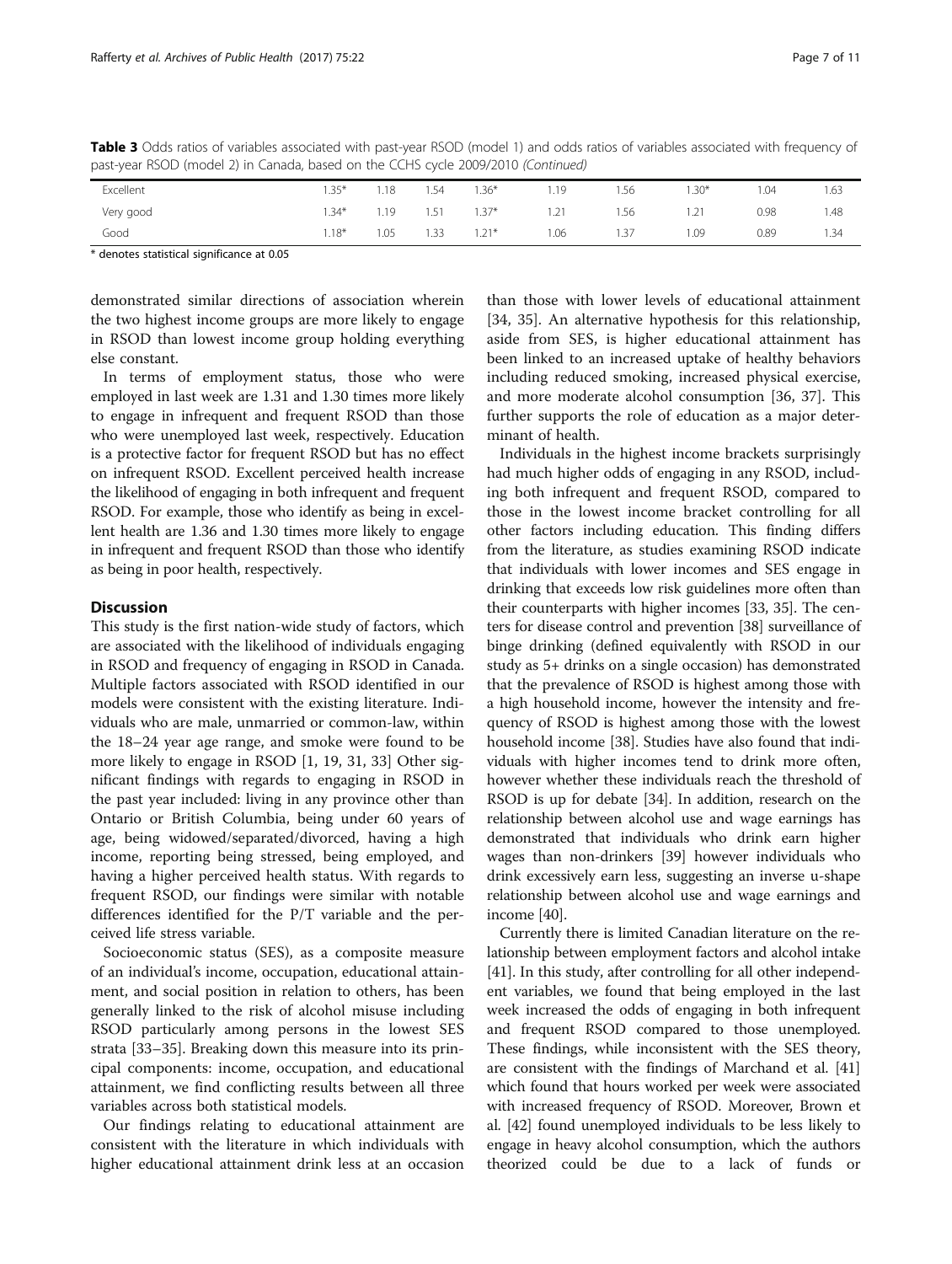underreporting by this population group. This association between employment and RSOD may be further linked by type of employment and occupational status, unavailable in this dataset, and highlights an area for further exploration within the Canadian context.

As for the link between self-perceived health status and RSOD, we found in both models that as self-perceived health status is associated with an increase in the odds of infrequent and frequent RSOD. These findings differ from the existing literature outlining that increased alcohol use is correlated with lower self-perceived health scores [[43](#page-9-0)]. However, studies have demonstrated that alcohol consumption decision making may be influenced by underlying health concerns [\[44](#page-9-0)]. It is possible that there may be a clinically-induced relationship between illness, pharmaceutical interventions, and the consumption of alcohol. This relationship was not explored in this study.

Interestingly, perceived stress increased the odds of infrequent RSOD but not frequent RSOD. Alcohol, as a depressant, is generally viewed as a coping mechanism for life stress and higher levels of stress in the form of job insecurity is linked to high-risk alcohol consumption [[41\]](#page-9-0). However, one would expect that this relationship would extend into frequent RSOD.

We found that smokers, at any level, are much more likely to engage in RSOD and frequent RSOD compared to non-smokers. This relationship was much stronger at predicting frequent RSOD, suggesting a strong link between alcohol use and smoking. This finding is consistent with the literature linking smoking with alcohol abuse and other illicit drug use ([\[45, 46\]](#page-9-0)).

As expected, marriage is associated with a protective effect on the risk of RSOD. However, persons living in common-law were more likely to engage in any RSOD and frequent RSOD than married individuals. This is interesting because common-law couples have enjoyed similar tax benefits and legal status in Canada as married couples due to high profile court cases Egan v. Canada [[47\]](#page-9-0) and M. v. H. [\[48\]](#page-9-0). Research on the differences between common-law and married couples has demonstrated that common-law couples are more likely to separate than married couples [\[49\]](#page-9-0), are more likely to experience relationship strain [[50](#page-9-0)], and enjoy fewer economic benefits [\[51](#page-9-0)]. The higher levels of instability in common-law relationships and households may contribute to the increased odds of RSOD and frequent RSOD.

Finally, province of residence was associated with the likelihood of engaging in RSOD. Persons living in Atlantic Canada or in one of the three Territories were more likely to engage in infrequent and frequent RSOD compared to Ontario. In the literature, comparative data pertaining to RSOD by province was not available; however, statistics show higher rates of overall consumption in the Territories, British Columbia, Alberta, and Newfoundland and Labrador [[19\]](#page-9-0). This P/T variation is likely due to a myriad of factors including: alcohol policies and taxation, cultural norms, historical factors, and the social environment [[19](#page-9-0), [52](#page-9-0), [53](#page-9-0)].

Although the legal age for purchase of alcohol in Canadian P/T is 19 years except in Alberta, Manitoba and Quebec, the regulatory system of alcohol sale is complicated. The retail liquor sale is wholly private (AB), exclusively controlled by Government (PEI, NB, NWT) or mixed controlled by both private and public systems (NS, QC, ON, SK, MB, BC, YT) [[54](#page-9-0)]. The system is further complicated by permitting delisted products to be sold at significantly less than minimum price (SK), establishing special outlets for selling at discounted prices or allowing private liquor stores selling less than minimum price (BC) [[55](#page-9-0)].

As for an association between P/T alcohol policies and RSOD, our findings did not uncover a link between the two variables. For instance, residents of Saskatchewan and Alberta had similar results with relation to RSOD; however these provinces employ very different alcohol policies. Saskatchewan has a mixed government and private sales structure whereby minimum prices are set in government stores and prices are indexed to inflation; whereas Alberta employs a free-market with regard to alcohol sales with privatization, no minimum prices, and no indexing to inflation [\[23\]](#page-9-0). Although factors such as price controls and tax policy have been shown to reduce regular alcohol consumption and heavy drinking [\[32](#page-9-0)], the effects of these forms of policy were not evident in our study. Therefore more direct research on this topic is needed to determine the best methods for provincial governments to control RSOD.

Our findings extend the existing literature by focusing on the Canadian population, and demonstrate that age, sex, education, income, employment, marital status, smoking status, life stress, self-perceived health, and province of residence are associated with RSOD and the frequency of RSOD.

# Limitations

There are some limitations to our study. The CCHS survey provides secondary data, which can restrict the availability and clarity of indicators pertaining to RSOD. For example, the provincial variable used in the research does not allow for interpretation of the factors within the province that may contribute to consumption (e.g., urban/ rural, ethnicity). Moreover, using the provincial variable as a representation of the impact of alcohol policy proved challenging, as there too many confounding factors to draw a direct comparison. We could not explore the effects of different levels of post-secondary education using the "education" variable in the CCHS survey data because the variable had only one category for post-secondary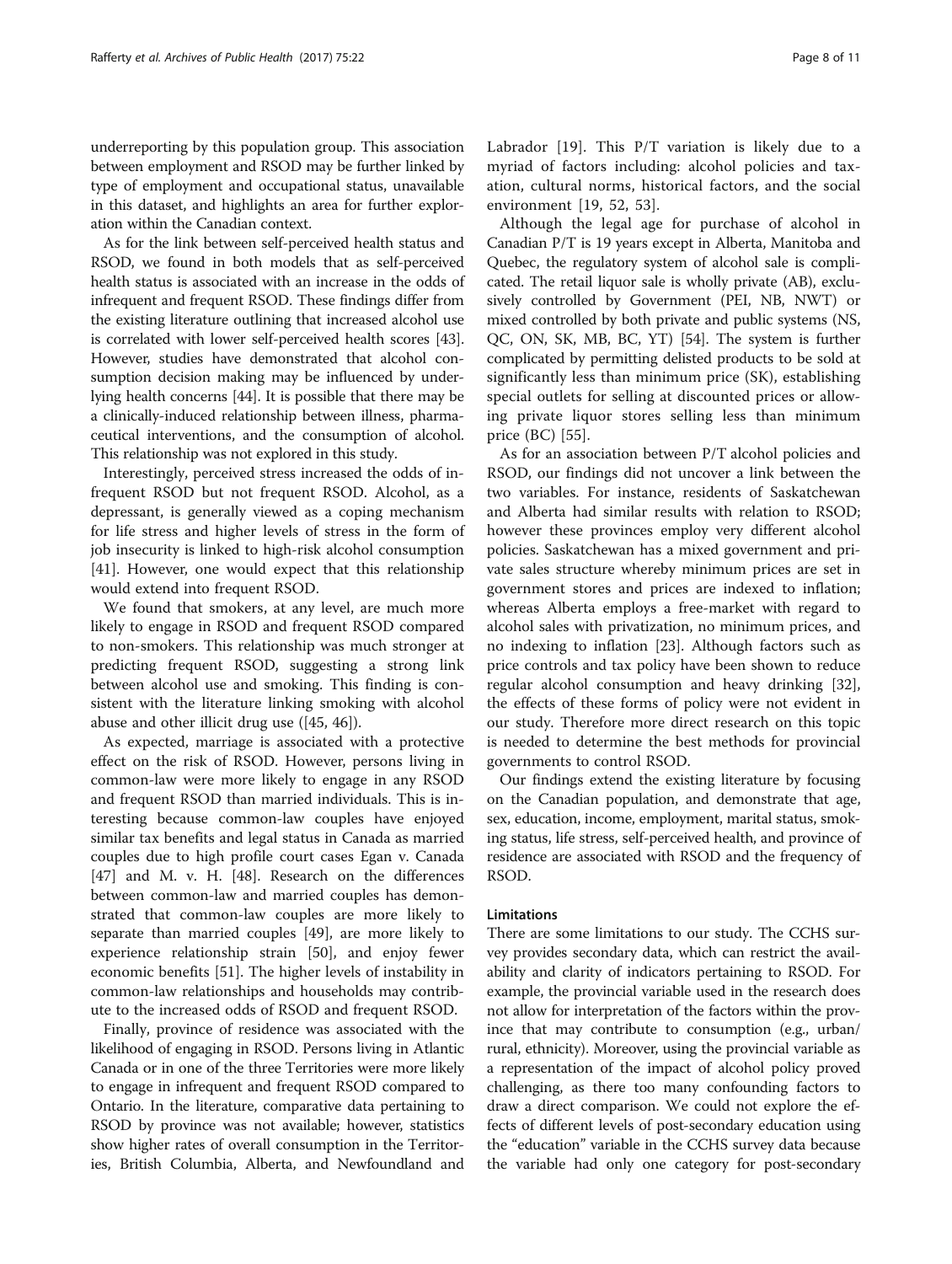<span id="page-8-0"></span>education. The missing data also represent a possible bias in the results. We performed missing value analysis and determined that not all the missing data were MCAR. We attributed this to people who did not complete a large portion of the survey (failed to answer questions relating to both an independent and dependent variables).

At the same time, the range of definitions and terms (e.g., problematic drinking, binge drinking, risky drinking) used to define high risk alcohol consumption in Canada can make it difficult to directly compare and understand varying alcohol-specific research and policy. For example, the definition of risky drinking as employed by the CCHS survey may underrepresent the number of individuals engaging in risky drinking compared to the definition employed by the Canadian Centre for Substance Abuse (CCSA) as 4+ drinks for men and 3+ drinks for women, consumed on one occasion. Also, newer literature suggests a low-risk cut point of 10 g of pure alcohol per day, which is largely exceeded by what was captured by the CCHS survey (equivalent to approximately 70 g of pure alcohol). Finally, as reflected in the literature, the prevalence of health compromising behaviors such as alcohol overconsumption are likely underestimated in selfreported surveys, such as the CCHS [\[56\]](#page-9-0).

# Conclusion and policy implications

This paper examined RSOD and frequent RSOD within the Canadian population. It was found that engaging in RSOD was significantly influenced by a myriad of demographic, socioeconomic, and health status variables. More research into the factors which we found to influence RSOD is needed to determine ways to mediate RSOD at all levels within the Canadian population as it is associated with negative health and social implications [\[7](#page-9-0), [8\]](#page-9-0).

It is important for policy-makers and researchers to start to consider the impact of people who participate in both infrequent and frequent RSOD, as those who engage in frequent RSOD are more likely to have serious negative health consequences however those who engage in infrequent RSOD remain at risk and represent a larger proportion of the Canadian population. As with Geoffrey Rose's prevention paradox [[57](#page-9-0)], targeting higher risk populations (frequent risky single occasion drinkers) for prevention is effective but not as effective as a mass prevention strategy in order to shift the whole population's distribution of RSOD downwards.

Attempts at reducing RSOD through traditional health promotion efforts such as educational and media campaigns have proven largely ineffective [\[58](#page-9-0)], however studies have shown that changing perceptions about RSOD and cultural norms can be effective [\[59](#page-9-0)]. In addition research has shown that alcohol consumption is price-sensitive [\[60](#page-9-0)] and heavier drinkers may be more sensitive to price changes [\[61\]](#page-9-0). Therefore effective prevention strategies should include aspects of

changing perceptions, especially among youth and young adults, about RSOD and cultural norms in conjunction with changes to provincial alcohol policies and taxation.

Additionally, our finding associating smoking with RSOD specifically suggests an opportunity to combine public health prevention strategies for both substances. Policies surrounding "cultural norms" with regards to RSOD, along with effective alcohol price controls are likely to reduce the prevalence and frequency of RSOD in Canada.

#### Abbreviations

AB: Alberta; BC: British Columbia; CCHS: Canadian Community Health Survey; MB: Manitoba; MCAR: Missing completely at random; NB: New Brunswick; NL: Newfoundland and Labrador; NS: Nova Scotia; NT: Northwest Territories; NU: Nunavut; ON: Ontario; P/T: Provinces/Territories; PE: Prince Edward Island; QC: Quebec; RSOD: Risky single occasion drinking; SES: Socioeconomic status; SK: Saskatchewan; YT: Yukon

# Acknowledgements

Not applicable.

#### Funding

This study was not funded by a grant.

#### Availability of data and materials

The databases analyzed during the current study are publicly available from Statistics Canada.

#### Authors' contributions

All authors participated in the preparation of the manuscript and approved its final version for submission. JC, KM, SM and RT conducted the review of the literature and assisted with the editing of the paper. ER and MA contributed equally to conducting the statistical analyses. AB and ER took the lead role in writing and interpretation of findings. CD was responsible for the critical review of the manuscript because she is a content area expert. SM contributed to revising the manuscript, included new literature, and participated in writing the manuscript. MS supervised and led developing the statistical methodology, analyses and the interpretations of the associated results. MF supervised and contributed to the quantitative analysis, interpretation of the findings as well as the writing of the paper.

#### Competing interests

The authors declare that they have no competing interests.

#### Consent for publication

Not applicable.

#### Ethics approval and consent to participate

This study did not require ethics approval.

### Publisher's Note

Springer Nature remains neutral with regard to jurisdictional claims in published maps and institutional affiliations.

#### Author details

<sup>1</sup>School of Public Health, University of Saskatchewan, 104 Clinic Place Saskatoon, SK S7N 2Z4, Canada. <sup>2</sup>Department of Sociology, University of Saskatchewan, 1019 - 9 Campus Drive, Saskatoon, SK S7N 5A5, Canada.

## Received: 2 January 2017 Accepted: 26 March 2017 Published online: 15 May 2017

### References

- 1. Delker E, Brown Q, Hasin DS. Alcohol consumption in demographic subpopulations: an epidemiologic overview. Alcohol Res Curr Rev. 2016;38(1):7.
- 2. Fernandez-Sola J. Cardiovascular risks and benefits of moderate and heavy alcohol consumption. Nat Rev Cardiol. 2015;12(10):576.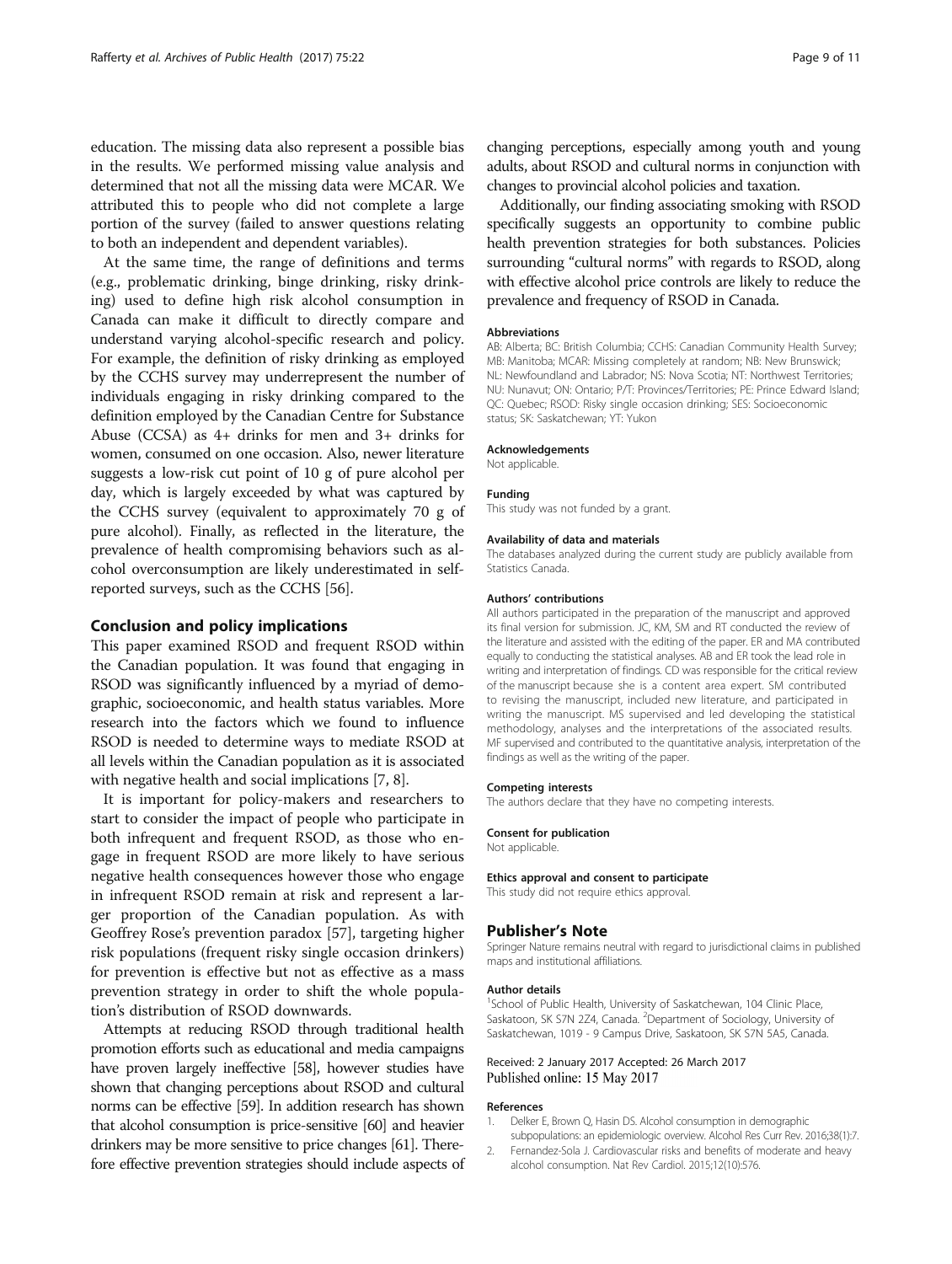- <span id="page-9-0"></span>3. Knott CS, Coombs N, Stamatakis E, BJ. All cause mortality and the case for age specific alcohol consumption guidelines: pooled analyses of up to 10 population based cohorts. BMJ Br Med Journal. 2015;350:h384.
- 4. Roswall N, Weiderpass E. Alcohol as a risk factor for cancer: existing evidence in a global perspective. J Prev Med Pub Heal. 2015;48(1):1. 48.
- 5. Dawson D. Defining risk drinking. Alcohol Res Heal. 2011;34(2):144–56.
- 6. Standridge JB, Zylstra RG, Adams SM. Alcohol consumption: an overview of benefits and risks. South Med J. 2004;97:664–72.
- 7. Collin C. Substance Abuse Issues and Public Policy in Canada: V. Alcohol and Related Harms. Parliamentary Information and Research Service. 2006.
- Room R, Babor T, Rehm J Alcohol and public health. Lancet. 2005:519-530.
- 9. Duncan DF, Donnelly J, Nicholson T, White J. Chronic drinking, binge drinking, and drunk driving II. Psychol Rep. 1999;84:145–6.
- 10. Wechsler H, Davenport A, Dowdall G, Moeykens B, Castillo S. Health and behavioral consequences of binge drinking in college. A national survey of students at 140 campuses. JAMA. 1994;272:1672–7.
- 11. Alcohol Price Policy Series. Reducing Harm to Canadians. Ottawa: Policy Brief; 2012.
- 12. Rehm J, Baliunas D, Brochu S, Fischer B, Gnam W, Patra J, Popova S, Sarnocinska-Hart A, Taylor B. The Costs of Substance Abuse in Canada in 2002. 2006. [http://](http://www.ccsa.ca/Resource%20Library/ccsa-011332-2006.pdf) [www.ccsa.ca/Resource%20Library/ccsa-011332-2006.pdf.](http://www.ccsa.ca/Resource%20Library/ccsa-011332-2006.pdf)
- 13. Popova S, Lange S, Burd L, Rehm J. The economic burden of fetal alcohol spectrum disorder in Canada in 2013. Alcohol Alcoholism. 2016;51(3):367–75.
- 14. Bouchery EE, Harwood HJ, Sacks JJ, Simon CJ, Brewer RD. Economic costs of excessive alcohol consumption in the U.S., 2006. Am J Prev Med. 2011;41: 516–24.
- 15. World Health Organisation. Global status report on alcohol and health 2014. Glob status Rep alcohol. 2014:1–392.
- 16. Kanny D, Liu Y, Brewer R, Garvin W, Balluz L. Vital Signs: Binge Drinking Prevalence, Frequency, and Intensity Among Adults- United States, 2010. JAMA. 2012;307(9):908.
- 17. Room R, Babor T, Rehm J. Review Alcohol and public health. Lancet. 2005; 365:519–30.
- 18. Naimi TS, Brewer RD, Mokdad A, Denny C, Serdula MK, Marks JS. Binge drinking among US adults. JAMA. 2003;289:70–5.
- 19. Thomas G. Levels and Patterns of Alcohol Use in Canada. (Alcohol Price Policy Series: Report 1). Ottawa, ON; 2012.
- 20. Dawson DA, Grant BF, Stinson FSCP. Toward the attainment of low risk drinking goals: A 10 year progress report. Alcoholism. Clin Exp Res. 2004;28: 1371–8.
- 21. Stockwell T, Leng J, Sturge J. Alcohol Pricing and Public Health in Canada: Issues and Opportunities. Center for Addictions Research of BC, University of Victoria; 2006. [https://www.uvic.ca/research/centres/carbc/assets/docs/](https://www.uvic.ca/research/centres/carbc/assets/docs/report-alcohol-pricing-public-health-cnd.pdf) [report-alcohol-pricing-public-health-cnd.pdf.](https://www.uvic.ca/research/centres/carbc/assets/docs/report-alcohol-pricing-public-health-cnd.pdf)
- 22. Fillmore KM, Stockwell T, Chikritzhs T, Bostrom A, Kerr W. Moderate Alcohol Use and Reduced Mortality Risk: Systematic Error in Prospective Studies and New Hypotheses. Ann Epidemiol. 2007, 17(5 SUPPL).
- 23. Canadian Centre on Substance Abuse. Canada's Low-Risk Alcohol Drinking Guidelines. Ottawa, ON; 2011.
- 24. Ferreira MP, Weems MK. Alcohol consumption by aging adults in the United States: Health benefits and detriments. J Am Diet Assoc. 2008; 108(10):1668.
- 25. What's a Standard Drink? [http://www.camh.ca/en/hospital/health\\_information/](http://www.camh.ca/en/hospital/health_information/a_z_mental_health_and_addiction_information/alcohol/Pages/about_alcohol.aspx) [a\\_z\\_mental\\_health\\_and\\_addiction\\_information/alcohol/Pages/about\\_alcohol.](http://www.camh.ca/en/hospital/health_information/a_z_mental_health_and_addiction_information/alcohol/Pages/about_alcohol.aspx) [aspx](http://www.camh.ca/en/hospital/health_information/a_z_mental_health_and_addiction_information/alcohol/Pages/about_alcohol.aspx). Accessed 1 Mar 2017.
- 26. National Institute of Alcohol Abuse and Alcoholism: NIAAA Council Approves Definition of Binge Drinking. Bethesda, MD 20892-9304.
- 27. Broholm K, Galluzo L, Gandin C, Ghirini S, Ghiselli A, Jones L, et al. Good Practice Principles for Low Risk Drinking Guidelines. 2016; 1–83.
- 28. Rehm J, Gerrit G, Shield KD. Lifetime-Risk of Alcohol-Attributable Mortality Based on Different Levels of Alcohol Consumption in Seven European Countries: Implications for Low-Risk Drinking Guidelines. Toronto: Centre for Addiction and Mental Health. 2015.
- 29. Canadian Community Health Survey [2009–10] Public Use Microdata File.
- 30. Statistics Canada. Weighted Estimation and Bootstrap Variance Estimation for Analyzing Survey Data: How to Implement in Selected Software. 2012.
- 31. Gallet CA. The demand for alcohol: a meta-analysis of elasticities. Aust J Agric Resour Econ. 2007;51:121–35.
- 32. Wagenaar AC, Salois MJ, Komro KA. Effects of beverage alcohol price and tax levels on drinking: A meta-analysis of 1003 estimates from 112 studies. Addiction. 2009:179–190.
- 33. Ahern J, Galea S, Hubbard A, Midanik L, Syme SL. "Culture of drinking" and individual problems with alcohol use. Am J Epidemiol. 2008;167:1041–9.
- 34. Casswell S, Pledger M, Hooper R. Socioeconomic status and drinking patterns in young adults. Addiction. 2003;98:601–10.
- 35. Karlamangla A, Zhou K, Reuben D, Greendale G, Moore A. Longitudinal trajectories of heavy drinking in adults in the United States of America. Addiction. 2006;101:91–9.
- 36. Ross CE, Wu C. The links between education and health. Am Sociol Rev. 1995;60(5):719–45.
- 37. Cutler DM, Lleras-Muney A. Education and Health: Evaluating Theories and Evidence. 2006.
- 38. Report MW. Vital signs: binge drinking prevalence, frequency, and intensity
- among adults United States, 2010. MMWR Morb Mortal Wkly Rep. 2012;61:14–9. 39. Berger MC, Leigh JP. The effect of alcohol use on wages. Appl Econ. 1988; 20:1343–51.
- Hamilton V, Hamilton BH. Alcohol and earnings: does drinking yield a wage premium? Can J Econ. 1997;30:135.
- 41. Marchand A, Parent-Lamarche A, Blanc MÈ. Work and high-risk alcohol consumption in the Canadian workforce. Int J Environ Res Public Health. 2011; 8:2692–705.
- 42. Brown J, Demou E, Tristram MA, Gilmour H, Sanati KA, Macdonald EB. Employment status and health: understanding the health of the economically inactive population in Scotland. BMC Public Health. 2012;12:327.
- 43. Johnson P, Richter L. The relationship between smoking, drinking, and adolescents' self-perceived health and frequency of hospitalization: analyses from the 1997 National Household Survey on Drug Abuse. J Adolesc Heal. 2002;30:175–83.
- 44. Collis J, Grayson A, Johal S. Econometric Analysis of Alcohol Consumption in the UK. HMRC Working Paper 10. London; 2010.
- 45. Bailey SL. Adolescents' multisubstance use patterns: the role of heavy alcohol and cigarette use. Am J Public Health. 1992;82:1220–4.
- 46. Wechsler H, Dowdall GW, Davenport A, Castillo S. Correlates of college student binge drinking. Am J Public Health. 1995;85:921–6.
- 47. Egan v. Canada SCC Cases (Lexum). [http://scc-csc.lexum.com/scc-csc/scc](http://scc-csc.lexum.com/scc-csc/scc-csc/en/item/1265/index.do)[csc/en/item/1265/index.do](http://scc-csc.lexum.com/scc-csc/scc-csc/en/item/1265/index.do). Accessed 1 Mar 2017.
- 48. M. v. H. SCC Cases (Lexum). [http://scc-csc.lexum.com/scc-csc/scc-csc/en/](http://scc-csc.lexum.com/scc-csc/scc-csc/en/item/1702/index.do) [item/1702/index.do.](http://scc-csc.lexum.com/scc-csc/scc-csc/en/item/1702/index.do) Accessed 1 Mar 2017.
- 49. Le Bourdais C, Lapierre-Adamcyk É. Changes in conjugal life in Canada: is cohabitation progressively replacing marriage? J Marriage Fam Vol. 2004;66:929–42.
- 50. Brown SL. The effect of union type on psychological well-being: depression among cohabitors versus marrieds. J Health Soc Behav. 2000;41:241–55.
- 51. Brines J, Joyner K. The ties that bind: principles of cohesion in cohabitation and marriage. Am Sociol Rev. 1999;64:333.
- 52. Gagnon H, Tessier S, Cote J, April N, Julien AS. Cognitive and behavioural aspects psychosocial factors and beliefs related to intention to not binge drink among young adults. Alcohol Alcoholism. 2012;47:525–32.
- 53. Kuendig H, Plant MA, Plant ML, Miller P, Kuntsche S, Gmel G. Alcohol-related adverse consequences: cross-cultural variations in attribution process among young adults. Eur J Public Health. 2008;18:386–91.
- 54. Thomas G. Analysis of Beverage Alcohol Sales in Canada. Ottawa, ON; 2012.
- 55. Norman Giesbrecht, Ashley Wettlaufer, Stephanie Simpson, Nicole April, Mark Asbridge, Samantha Cukier, Robert E. Mann, Janet McAllister, Andrew Murie, Chris Pauley, Laurie Plamondon, Timothy Stockwell, Gerald Thomas, Kara Thompson KV. Strategies to reduce alcohol-related harms and costs in Canada: A comparison of provincial policies. Int J Alcohol Drug Res. 2016;5.
- 56. Meiklejohn J, Connor J, Kypri K. The effect of low survey response rates on estimates of alcohol consumption in a general population survey. PLoS One. 2012;7.
- 57. Rose G. Strategy of prevention: lessons from cardiovascular disease. Br Med J (Clin Res Ed). 1981;282:1847–51.
- 58. Oei TPS, Morawska A. A cognitive model of binge drinking: The influence of alcohol expectancies and drinking refusal self-efficacy. Addict Behav. 2004; 29(1):159–79.
- 59. Haines M, Spear SF. Changing the perception of the norm: a strategy to decrease binge drinking among college students. J Am Coll Health. 1996;45:134–40.
- 60. Ponicki W, Holder HD, Gruenewald PJ, Romels JA. Altering alcohol price by ethanol content: results from a Swedish tax policy in 1992. Addiction. 1997; 92:859–70.
- 61. Sutton M, Godfrey C. A grouped data regression approach to estimating economic and social influences on individual drinking behaviour. Health Econ. 1995;4:237–47.